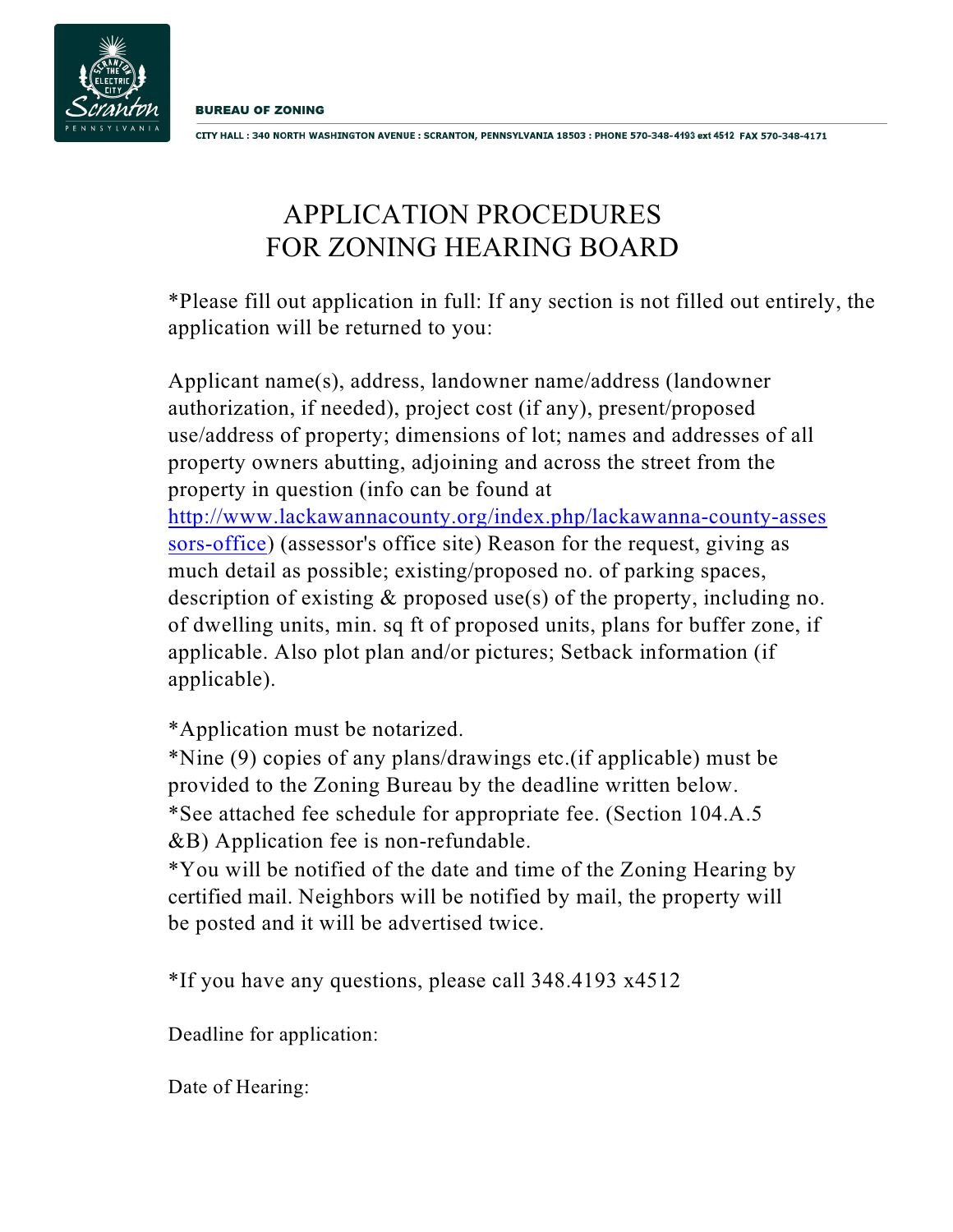## Zoning Hearing Board Fee Schedule

*Section 104 (4)(5), as amended:*

Fees for submittal to the Zoning Hearing Board for a variance or special exception or to the City Council as a conditional use shall be as follows:

Construction/Alteration Cost Permit Charge

| $0 - 150,000$                                                           | \$400.00                         |  |
|-------------------------------------------------------------------------|----------------------------------|--|
| 150,000-1,000,000                                                       | \$750.00                         |  |
| $\geq 1,000,001$                                                        | $$750.00$ per million dollars of |  |
| construction cost or fraction thereof up to a maximum<br>fee of \$5,000 |                                  |  |

Special hearings requested require a filing fee of \$800.00, and if over \$1,000,000, then \$800 per million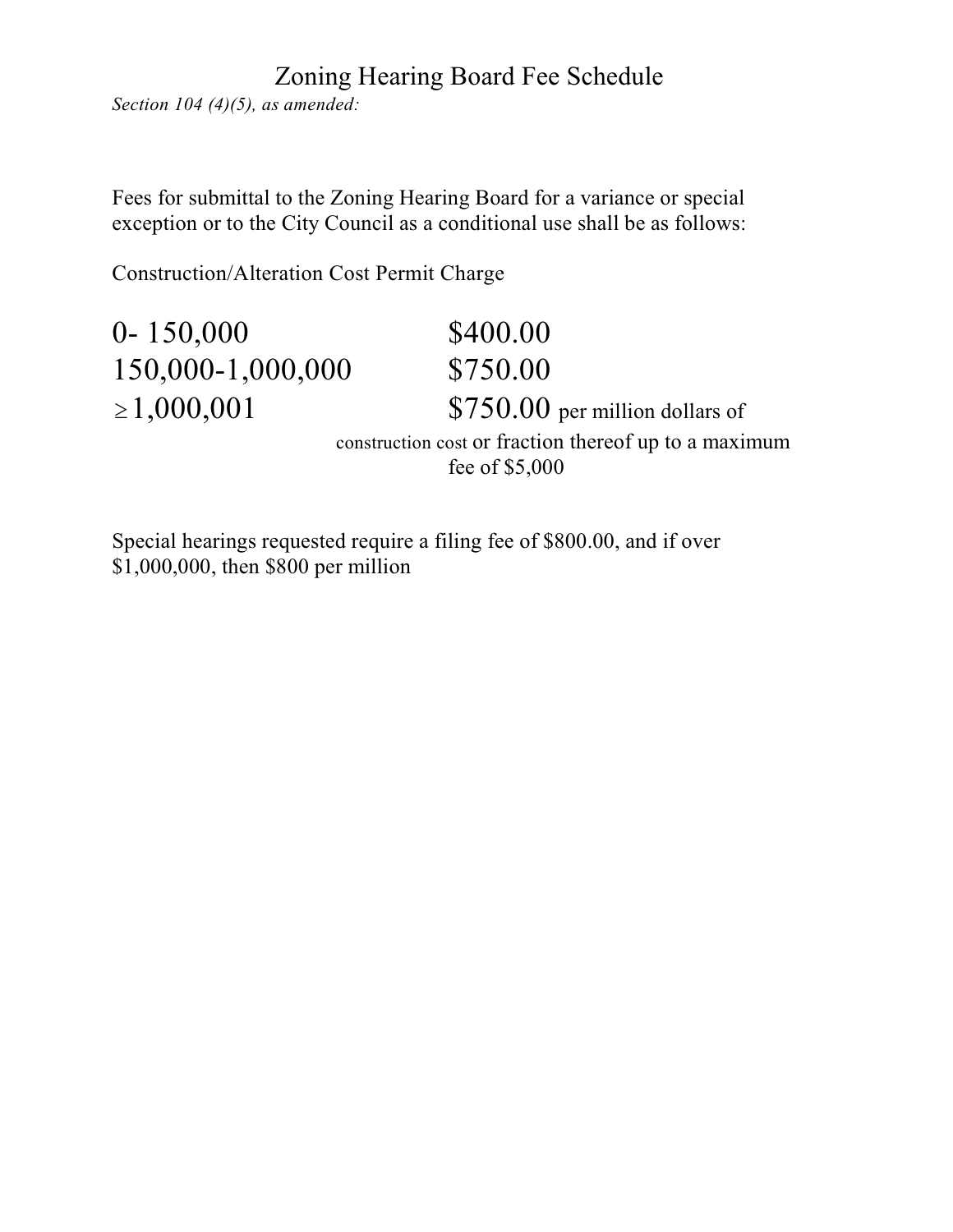## RULES FOR THE ZONING BEARING BOARD OF THE CITY OF SCRANTON

- 1. APPLICATIONS All applications for zoning relief shall be filed not less than twenty-one (21) days prior to the hearing date for which the application will be placed on the agenda. No application will be accepted which is incomplete and does not contain all of the required information including a listing of all abutting, adjoining and across the street land owners and their addresses, a brief statement concerning the justification for the zoning relief requested and the citations to the applicable provisions of the Zoning Ordinance.
- 2. CONTINUANCES Any request for a continuance for any hearing scheduledbefore the board shall be in writing and received by the Secretary to the Zoning Hearing Board not less than seventy-two (72) hours prior to the hearing. The continuance request shall contain a brief statement concerning the reason therefore. All continuance requests shall be reviewed by the Zoning Hearing Board on a case by case basis and the decision of the Zoning Hearing Board will be communicated not less than forty-eight (48) hours prior to the scheduled hearing. No continuance shall be granted unless authorized by the Zoning Hearing Board pursuant to these rules. In approving a request for a continuance, the Zoning Hearing Board may require the applicant to pay an administrative fee not to exceed One Hundred (\$100.00) Dollars to defray any additional expenses incurred by the Zoning Hearing Board in any case where a continuance is granted.
- 3. SPECIAL HEARINGS The Zoning Hearing Board shall meet on the second Wednesday of each month at 6:00 p.m. in Scranton City Hall Chambers to conduct hearings on all applications for zoning relief. To the extent practicable, no special hearings will be scheduled or conducted by the Zoning Hearing Board unless authorized by the Zoning Hearing Board. Any request for a special hearing shall be in writing and attached to the application. No special hearing shall be granted unless authorized by the zoning hearing board pursuant to these rules. In approving a request for a special hearing, the zoning hearing board may require the applicant to pay an administrative fee not to exceed Five Hundred (\$500.00) Dollars to defray the expenses incurred by the zoning hearing board in conducting a special hearing.
- 4. ZONING OFFICER ATTENDANCE AT ZONING HEARINGS The Zoning Officer shall attend all hearings before the Zoning Hearing Board to assist the Board from time to time in its consideration of any application on the agenda.